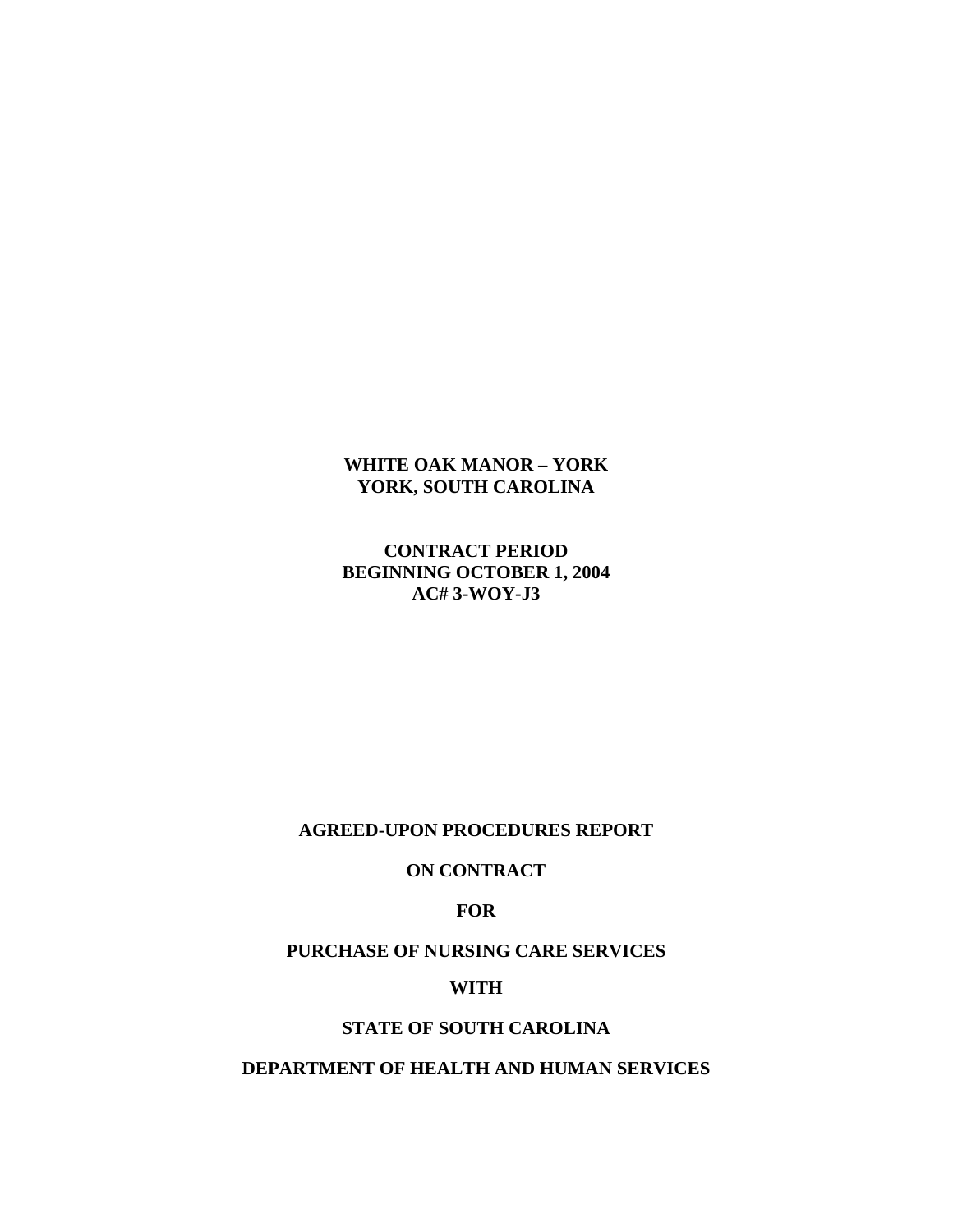# State of South Carolina



Office of the State Auditor

**1401 MAIN STREET, SUITE 1200 COLUMBIA, S.C. 29201** 

**RICHARD H. GILBERT, JR., CPA DEPUTY STATE AUDITOR** 

**(803) 253-4160 FAX (803) 343-0723**

# INDEPENDENT ACCOUNTANT'S REPORT ON APPLYING AGREED-UPON PROCEDURES

July 3, 2007

Department of Health and Human Services State of South Carolina Columbia, South Carolina

RE: AC# 3-WOY-J3 – White Oak Manor – York

We have performed the procedures enumerated below, which were agreed to by the South Carolina Department of Health and Human Services, solely to determine the reimbursement rate to be used by the Department in determining the reimbursement settlement with White Oak Manor - York, for the contract period beginning October 1, 2004, and for the twelve month cost report period ended September 30, 2003. The management of White Oak Manor - York is responsible for the Financial and Statistical Report for Nursing Homes and supporting accounting and statistical records. This agreed-upon procedures engagement was conducted in accordance with attestation standards established by the American Institute of Certified Public Accountants. The sufficiency of the procedures is solely the responsibility of the South Carolina Department of Health and Human Services. Consequently, we make no representation regarding the sufficiency of the procedures described below either for the purpose for which this report has been requested or for any other purpose.

The procedures and the associated findings are as follows:

- 1. We considered the results of agreed-upon procedures applied to the reimbursable Medicaid program costs as shown on the Financial and Statistical Report for Nursing Homes, as filed by White Oak Manor - York, for the cost report period ended September 30, 2004, to determine if the results, when applied to the cost report period ended September 30, 2003, would have a material effect on the interim Medicaid rate. We found no material effect on the applicable rate as a result of these procedures.
- 2. We applied limited analytical procedures to the statistical data and reimbursable Medicaid program costs as shown on the Financial and Statistical Report for Nursing Homes, as filed by White Oak Manor - York, to identify significant changes in costs or statistics, if any, that would warrant the application of additional procedures. We found no significant changes as a result of these procedures.